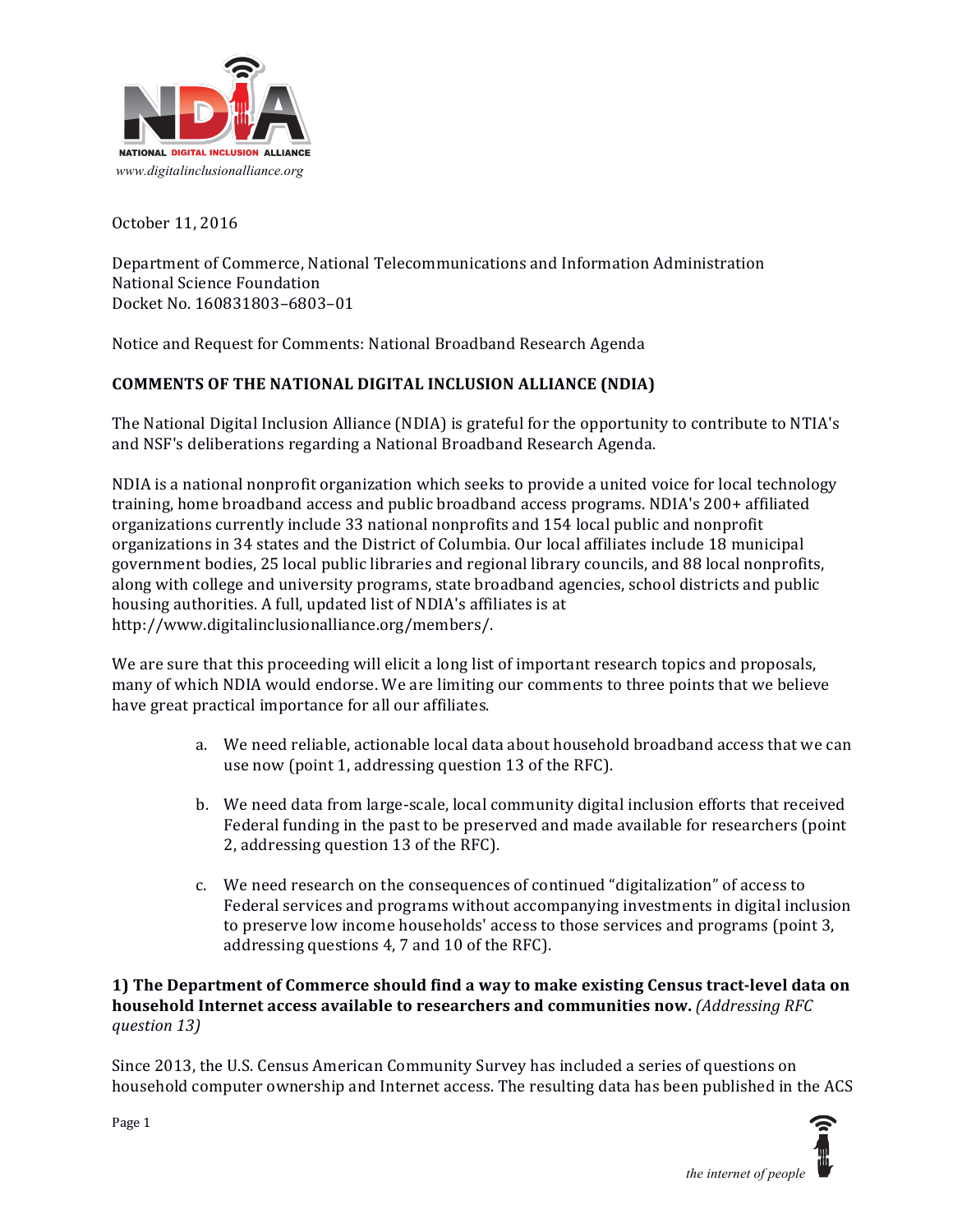

One Year Estimates for 2013, 2014, and 2015 as Tables B28001 through B28009. It includes household Internet subscription totals, technology shares within those totals, and demographics of connected and unconnected households including householder age, income, educational attainment, labor force status and race.

Unfortunately, this invaluable data has been published only at the "place" level, and only for places above 65,000 population (and in more limited form for places above 20,000). This is an unintended consequence of the Census Bureau's 2015 decision to eliminate the ACS Three Year Estimates for budgetary reasons. A Three Year Estimate for 2015 would have provided the full range of Table 28001-28009 data for all Census tracts -- and thus for rural communities, tribal areas, urban neighborhoods, counties, Congressional Districts, metropolitan areas and states. The elimination of Three Year Estimates has delayed its availability for any and all of these geographies until Fall 2018 at the earliest.

Releasing the ACS computer and Internet series tract-level data now, rather than holding it back for two more years, is the single most important step the Government could take to facilitate local communities' understanding of their home broadband access and adoption situations -- and thus their ability to plan and take action to improve those situations. Immediate release of this data would provide a key data resource for two important initiatives arising from Broadband Opportunity Council recommendations - NTIA's own Community Connectivity Initiative, as well as the Department of Housing and Urban Development's proposal to add low/moderate income residential broadband access to the topics covered by its Consolidated Plan process. And of course it would it constitute a major new resource for academic research in the field.

NDIA urges NTIA and the Census Bureau to find a way to make ACS Table 28001-28009 tract-level data available for the use of communities and researchers now.

## **2)** NTIA should take immediate steps to collect and preserve the records of BTOP SBA and PCC **projects.** *(Addressing RFC question 13)*

Between 2009 and 2013, NTIA's Broadband Technology Opportunities Program invested more than  $$450$  million in the nation's largest-ever digital inclusion initiative  $-110$  Sustainable Broadband Adoption and Public Computer Center projects in cities, rural communities, tribal areas and institutional settings throughout the U.S. In just over three years, BTOP SBA and PCC projects provided digital literacy training to between 800,000 and 900,000 individuals, and helped more than half a million households connect to the Internet.

All SBA and PCC projects were required to report detailed results on a quarterly basis, and to preserve the records supporting their reports for several years after project completion. NDIA affiliates operated a number of SBA and PCC projects, and are intimately familiar with the large volume of program and client data in these project records.

Unfortunately, NTIA has never arranged to collect, preserve or curate these project records of digital inclusion services delivered to a million or more participants, which could provide a unique - indeed



Page 2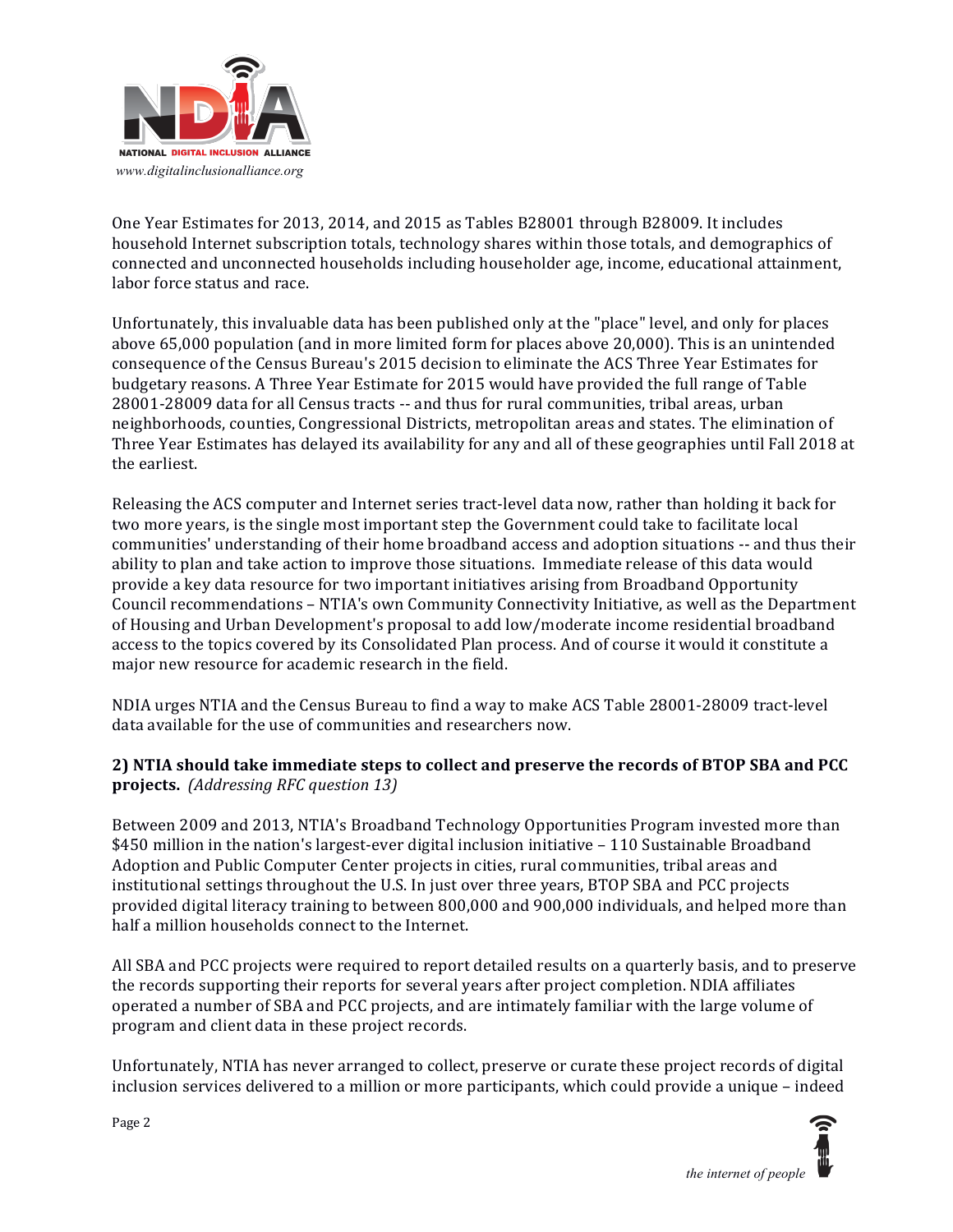

an irreplaceable - trove of data for researchers to investigate program models, operations and outcomes.

We note that the obligations of BTOP project sponsors to preserve their project records are expiring. For many sponsors, three years have already passed since their contract closing dates. With no expression of interest by NTIA or other parties, it's quite likely that sponsors will soon begin disposing of records they are no longer obliged to preserve.

NDIA urges NTIA to take steps as soon as possible to ensure that BTOP SBA and PCC project records -by far the biggest potential source of data on the *only* major Federal investment in broadband access, adoption and training for disadvantaged Americans -- are collected, safely stored and made available to researchers.

## **3)** NTIA and NSF should give priority in the Broadband Research Agenda to investigating the impacts of "digitalization without inclusion", especially through Federal actions and policies, **on vulnerable populations and communities** . (Addressing RFC questions 4, 7 and 10)

One of NDIA's recommendations to the Broadband Opportunities Council in June 2015 was to institute a process for Federal agencies to assess the "digital exclusion impact" of any new online service before its launch. We want to reiterate this recommendation here, but extend its scope to all Federal policies and programs which effectively require (or significantly privilege) the use of broadband access and skills; and urge NTIA and NSF to adopt it as a priority of the National Broadband Research Agenda.

According to the American Community Survey<sup>1</sup>,  $51\%$  of all U.S. households with incomes below \$20,000, and 44% of households with incomes below \$35,000, did not have home broadband subscriptions (including mobile device access) in 2015. The numbers behind these percentages are  $large - about ten million unconnected households below $20,000, and almost seventeen million$ unconnected households below \$35,000. Other than

the Federal Communications Commission's modest Lifeline broadband initiative - whose impact remains to be seen – there is no comprehensive Federal strategy to ensure that even a significant fraction of these households will gain affordable access to mainstream Internet service any time soon, let alone training or support to become competent Internet users.

So when Federal agencies, or their state or local intermediaries, consider steps to move their public services to the Internet – especially services that are important to low income households – both prudence and fairness should lead those agencies to investigate (in order to effectively mitigate) the potential negative impacts of their actions on their unconnected constituents.

Here are just two examples of Federally supported "digitalization without inclusion" which raise important questions for research of this kind:



Page 3  $\overline{a}$ 1 American Community Survey 2015 1 Year Estimates, Table B28004